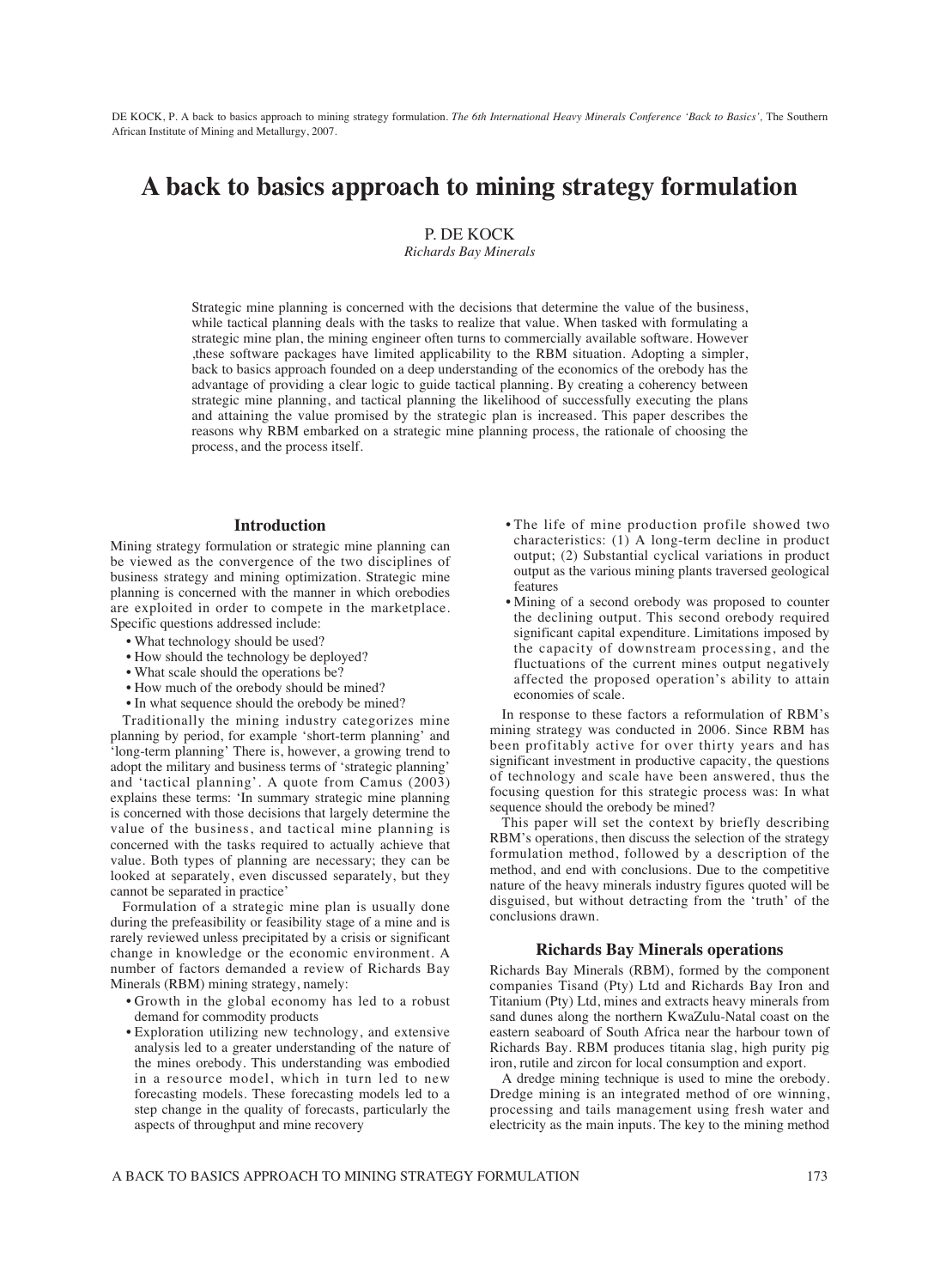is the dredge pond. The dredge pond is a freshwater dam typically fifteen metres deep, 250 m wide and 400 m in length. A dredge floats in the pond and uses a submerged bucket wheel or scroll cutter to loosen the mineral-bearing sand and slurry it. The slurried sand is pumped through a rubber pipeline placed on floating pontoons to the concentrator. The concentrator floats in the pond and using a multi-stage process separates the ore into three streams of slimes, sand tailings and heavy mineral concentrate. The slimes, which are particles smaller than 45 micron, are deposited in the dredge pond where they settle to form a layer at the bottom. Sand tailings are pumped to tail stackers located behind the dredge pond where a hydrocyclone recovers water, which is gravitated back to the pond, and places the dewatered tailings into benches similar to the original dune morphology. The dunes are rehabilitated into either indigenous or commercial forests. The heavy mineral concentrate (HMC) containing the economic minerals ilmenite, rutile and zircon as well as gangue minerals are pumped to a stockpile where a hydro cyclone recovers the water.

HMC is trucked some 20 km from the stockpiles to the smelter complex where a number of processes occur to produce saleable products. The first step in the process is the mineral separation plant (MSP) where magnetic and electrostatic methods are used to produce rutile and zircon saleable products. Ilmenite is further processed to produce the saleable products of titania slag and high purity pig iron.

RBM currently mines the Zulti North orebody consisting of loose and semi-consolidated sands. The orebody's main axis is approximately 20 km long and lies in a north south orientation parallel to the Indian Ocean coastline. The width of the orebody varies between two and four kilometres. Mining is conducted in four separate dredge ponds, which have been phased in over a period of thirty years. The characteristics of the four dredge ponds are summarized in Table I.

Inferred from Table I is that each new dredge pond has incorporated improved technology and thus the throughput capacity, metallurgical recovery of economic minerals and cost behaviour of the dredge ponds differ.

## **Strategy formulation method selection**

A choice between two alternate methods of formulating a strategic mine plan for RBM is apparent; the two options are:

- *Off the shelf—*utilize a commercially available optimization software package, or an existing published methodology
- *Custom solution*—design a process that addresses the unique needs of RBM.

A custom solution was selected. The rationale for this decision can be categorized into two themes of technical and managerial considerations. These considerations are discussed further.

| Table I |  |                                    |  |  |
|---------|--|------------------------------------|--|--|
|         |  | <b>Dredge pond characteristics</b> |  |  |

| Dredge pond | Approximate age | Relative sand throughput |  |
|-------------|-----------------|--------------------------|--|
| <b>MPA</b>  | 30 years        | 1 unit                   |  |
| <b>MPC</b>  | 20 years        | 2 unit                   |  |
| <b>MPD</b>  | 12 years        | 2 unit                   |  |
| <b>MPE</b>  | 7 years         | 3 unit                   |  |

#### **Technical considerations**

The discipline of mining optimization has a rich body of knowledge in the field of open pit optimization. The field was revolutionized in 1965 when Lerchs and Grossman published an algorithm to determine the final limit of mining for an open pit based on the criterion of undiscounted cash flow, i.e. the time value of money is not considered. Most commercially available optimization software packages incorporate the Lerchs Grossman algorithm. However, according to Bush and Golosinski, optimization is best suited to design of a pit's economic limits rather than the design of the extraction sequence.

A number of techniques have been developed and utilized to solve the problem of designing an extraction sequence while incorporating the time value of money; these techniques include:

- The Milawa algorithm employs linear programming techniques developed by Halatchev (1996). It cannot guarantee an absolute maximum net present value (NPV) but can find a schedule with a high NPV– Whittle quoted in Bush and Golosinski
- Tolwinski and Underwood (1996) 'guided search' algorithm employs stochastic search techniques
- Ramazan, Dagdelen and Johnson (2005) fundamental tree algorithm uses linear programming techniques.

The application of these techniques has a limited relevance to the RBM situation in two ways. Firstly the final limits of mining of the Zulti North orebody is known. The horizontal extents of the orebody are determined either by tenure boundaries or pinching out of the orebody. In the vertical plane, the orebody is at surface and the base of the orebody is characterized by a sharp transition from mineralbearing sands to barren sands. In contrast, the orebodies usually subject to optimization programmes are overlain by, and/or surrounded by gangue rock, and sometimes have transitional changes from ore to waste. These orebodies therefore require decisions as to the amount of waste rock that must be mined in order to gain the ore, and the definition of ore expressed in terms of a cutoff grade. The Zulti North orebody does not require any waste mining. Most of the available packages rely on Lerch Grossman algorithms defining economic limits to underpin the time optimization algorithms, a condition that is not met in Zulti North.

Secondly, an underlying assumption of open pit optimization techniques is that the mining method has a reasonable degree of flexibility. There are two dimensions to flexibility, namely:

- *Non locality of mining faces*—typically shovels are utilized in open pit mining, which can rapidly and inexpensively be relocated to different mining faces i.e. it exhibits non-locality, the ore mined in any given period need not be contiguous. In comparison, dredge mining is fairly inflexible, a dredge pond cannot be drained, and the dredge, concentrator and floating pontoons dismantled and reconstructed elsewhere without incurring considerable expense and production delays. Once constructed a dredge pond can only advance; the ore mined by a dredge pond over its life can be conceived as one long contiguous 'sausage' of sand. Any 'off the shelf' solution would require extensive customization to address this issue
- *Independence of tails placement from ore winning* Typically in open pit mines waste rock and ore are differentiated in pit, the waste rock is hauled directly to placement outside of the pit. The only constraint on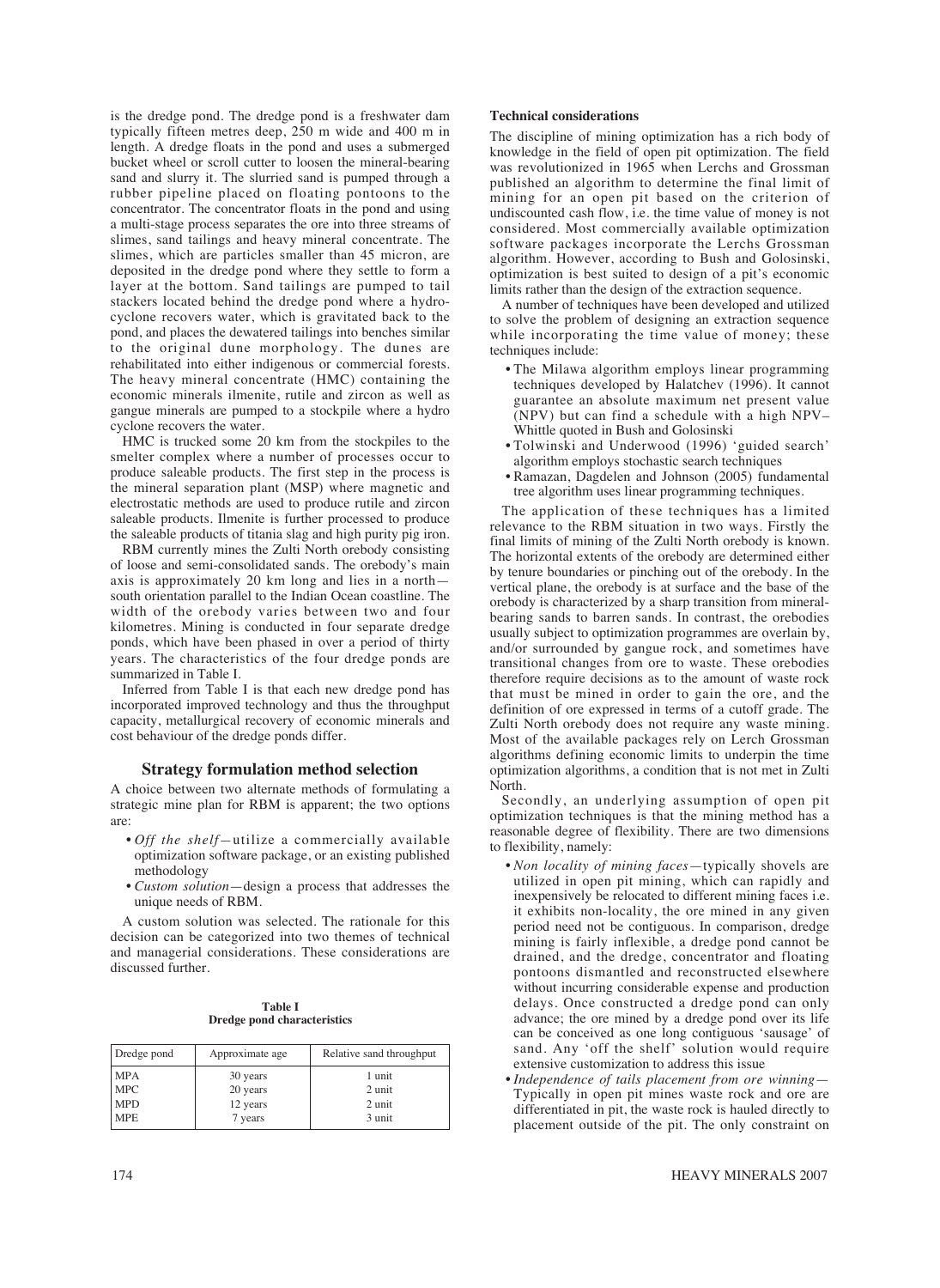mining sequence is the cost of transporting the waste rock, which changes over distance. There is a disconnection between the availability of waste placement space and the availability of mining faces. In RBM's dredge mining there is no differentiation between ore and waste; the entire volume mined is treated in the process plant. The tails from the process plant must be placed in the voids created by mining. As the angle of repose of tails is less than undisturbed ore, the volume of tails that can be placed in a single dredge path is less than the ore contained in that path. In order for mining and tails stacking to be in equilibrium there must be at least two dredge ponds' width worth of tail stacking space available. Dredge mining thus has a strong connection between ore winning and tails placement. The history of a dredge pond strongly determines the current performance and future options. The complexity of planning the inextricably entwined activities of ore winning and tails placement has prevented reduction to simple algorithms. The experiential knowledge of personnel, and the widely consultative planning process at RBM is key to managing this complexity.

# **Managerial considerations**

A concern with 'off the shelf' solutions is the problem of causal ambiguity. The output of the 'off the shelf' method is a sequence of mining, not an explanation of why that particular sequence is optimal, i.e. there is causal ambiguity. To understand the impact of causal ambiguity one can consider mining to consist of the following three steps:

- 1. *Strategy formulation*—determine the technology, scale and sequence of mining.
- 2. *Tactical planning*—convert the strategic plan into a practical implementation plan. Addresses such issues as infrastructure and tails management.
- 3. *Execution*—physically execute the plan.

These three steps require different skill sets and are performed by different people. At the strategy formulation step it is vital that an understanding of the economics of the situation is developed. Without simple goals and an understanding of the economics there will be no dominant logic to guide the people responsible for tactical planning. The needs of tactical planning may require modifications to the plan; without understanding the reasons for superior value, tactical planners may make practical decisions that destroy value. Strategic and tactical mine planning is based on imperfect information. For example, during the execution step unforeseen events can occur, which forces change. In the presence of causal ambiguity there is no guidance on how to deal with unforeseen events; the most likely outcome is value destruction.

The problem of causal ambiguity is not new; the discipline of business strategy deals with this issue. Grant (2005) defines four characteristics of a strategy that are conducive to success, they are:

- 
- 1. Goals that are simple, consistent and long term.<br>2. A deep and insightful understanding of 2. A deep and insightful understanding of the competitive environment.
- 3. An objective appraisal of resources. Successful strategies generally exploit internal strengths and protect weak areas.
- 4. Effective implementation. A strategy that is not implemented is meaningless and a strategy that cannot be implemented is by definition a poor strategy.

An 'off the shelf' solution does not by itself exhibit these characteristics necessary for success. A custom strategy formulation process can be more easily designed that meets Grant's (2005) four characteristics of successful strategies.

#### **Back to basics strategy formulation method**

To overcome the implementation problems inherent in 'off the shelf' tools, RBM adopted a simpler approach to strategy formulation. The process consisted of the following two phases:

- 1. Fundamental analysis of the orebody in terms of economic performance, which led to a 'value rule' defining those few things that must be done to achieve superior value
- 2. Develop and evaluate mine plan options based on the value rule.

This section of the paper will describe these two phases.

#### **Orebody economic analysis**

Analysis is the search for leverage. The principle of leverage is that by effecting a small change in a critical area, a large outcome can be produced. Leverage is often expressed as the Parieto principle, which states that 20% of factors produce 80% of results. In order to structure the search for leverage Porter's Value chain is a useful framework. Shown in Figure 1 is a simplified value chain for RBM.

From Figure 1 there are five variables that affect value (value drivers); four of the value drivers are independent variables in relation to the orebody. The four orebody value drivers are:

- *Throughput*—the orebody is not homogenous; the nature of the stratigraphy and sand thickness has a large impact on the rate of mining. As each dredge pond incurs fixed overhead operating costs, the rate of mining affects unit costs per ton of product. Since the throughput is directly related to the orebody, location is important, and therefore when considering the time value of money the sequence of mining is important.
- *Grade*—there are variations in the grade in both the horizontal plane and the vertical plane. The impact on value is simple: the higher the grade, the more product is produced for the same operating costs and therefore higher profits are earned. Location and sequence of mining affects value by similar reasoning as that used for throughput.
- *Metallurgical recovery*—the recovery of economic heavy minerals (EHM) in the concentrator is strongly related to a ratio of certain minerals in the orebody.



**Figure 1. RBM value chain**

A BACK TO BASICS APPROACH TO MINING STRATEGY FORMULATION 175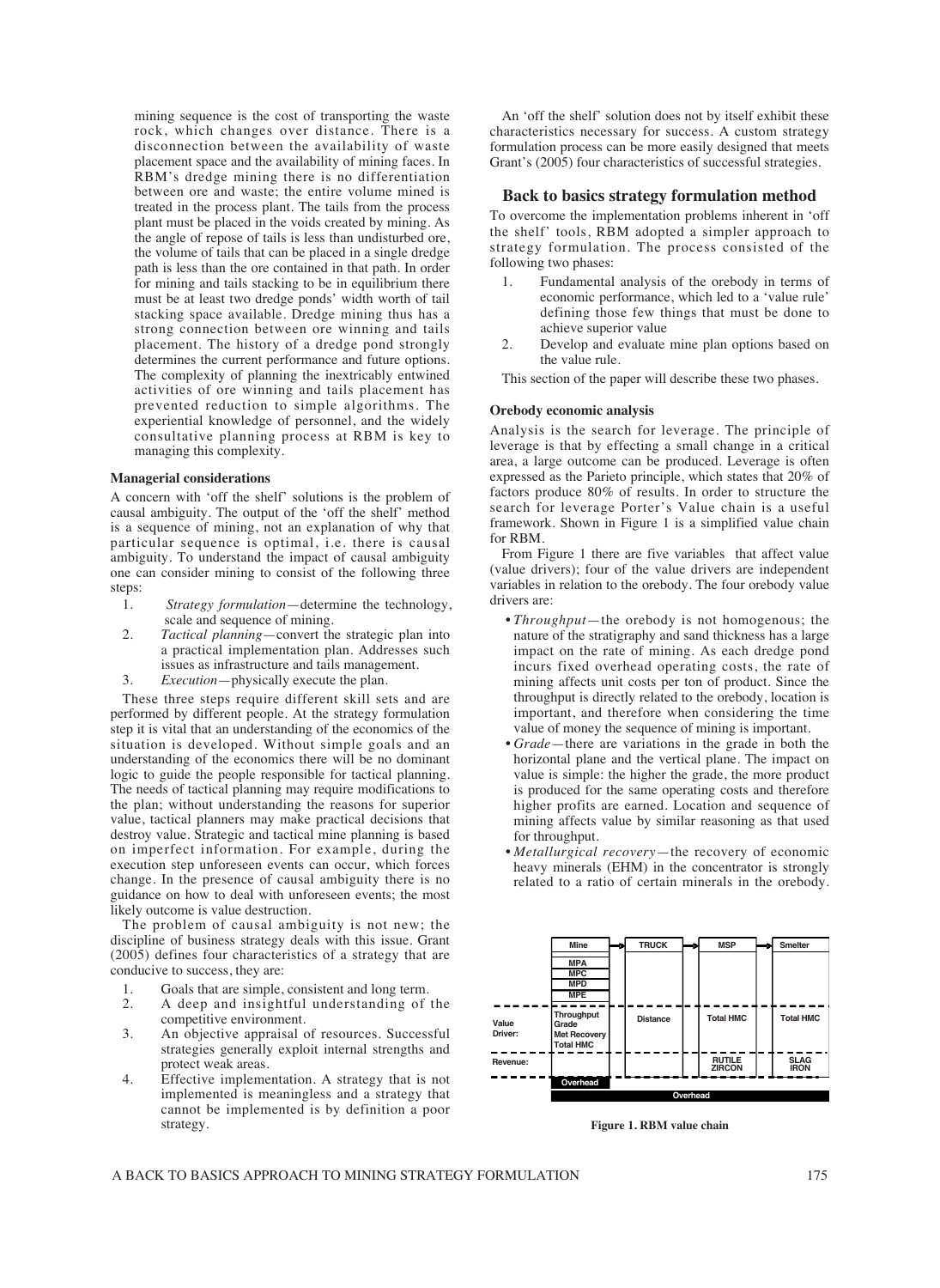This ratio varies in the orebody.

• *Distance*—since the smelter complex is located to the south of the orebody, the cost to truck HMC to the smelter increases in the northward direction.

The fifth value driver is total HMC produced, since both the mine and the smelter complex incur fixed overhead operating costs, the total production of the four dredge ponds affects the unit costs and therefore profitability. Total HMC produced per pond per unit of time is the product of throughput, grade and met recovery.

To asses the orebody value drivers, a 50 metre wide grid was overlain on the orebody. For each grid cell the throughput, grade, metallurgical recovery and HMC contained were estimated from the perspective of each of the four dredge ponds. To determine which value driver has the most potential, a leverage factor was used. The leverage factor is defined as the maximum value observed divided by the minimum value observed. Shown in Table II are the leverage factors for throughput, grade and met recovery.

From Table II it can be seen that metallurgical recovery is a weak lever and grade and throughput the strongest levers. Thus metallurgical recovery was not subject to further analysis. Distance was also excluded from further analysis as the transport cost component is relatively insignificant, less than 3.7% of total costs.

Since both throughput and grade are dependent on the orebody, they are not truly independent of each other, implying a trade-off between the two value drivers. To aide tactical planning and execution of the strategic plan simplifying the throughput—grade trade-off can be achieved through categorization. Shown in Figure 2 is a categorization of the orebody; the vertical axis is throughput and the horizontal axis is grade.

Tactical planning and management of the ponds will differ among the categories, for example capital expenditure on increasing dredging capacity will be contemplated in the Low TPH/High Grade category but not the Max TPH/Low Grade category.

The time value of money concept implies that the orebody should be mined in descending order of cash flow. Shown in Table III is the contribution margin of the orebody categories by dredge pond as a percentage of the lowest value. The contribution margin is equal to revenue less dredge pond operating costs.

From Table III the following two trends are apparent:

- 1. In all the orebody categories dredge pond MPE delivers the highest contribution margin followed by MPC, MPD and MPA with the lowest contribution margin.
- 2. There is a substantial difference in the contribution margin between the orebody categories, in descending order: Max TPH/High Grade, Med TPH/High Grade, Max TPH/Good Grade, Max TPH/Low Grade, Med TPH/Low Grade, Low TPH/High Grade, Low TPH/Low Grade.

These two trends can be stated in the value rule used to guide the mine plan: first design MPE dredge path assigning it the best orebody, then design MPD and MPC, and finally design MPA.

The value rule is reinforced by examination of the fifth value driver total HMC. Figure 3 shows how the unit cost of fixed overheads per product ton changes with a change in total HMC produced; the horizontal axis is scaled to the maximum production that the smelter complex can treat in a year.

From Figure 3 it can be seen that if the mine were producing at half the required capacity, the unit cost per product ton would be 49% higher than at full capacity. Therefore the mine should produce at full capacity, since MPE is capable of treating 50% more sand than MPC and MPD (see Table I), it has the highest potential to determine the mine's total output. Therefore MPE should be given preference in mining the better parts of the orebody.

#### **Develop and evaluate mine plan options**

The development and evaluation of mine plan options was a sequential process. Firstly a software tool was developed by a consultant, who specializes in strategic mine planning, to evaluate mine plan options. The consultant advised and assisted the RBM team throughout the process. The

**Table II Leverage factors**

|             |            | Value driver                        |      |      |  |
|-------------|------------|-------------------------------------|------|------|--|
|             |            | Grade<br>Throughput<br>Met recovery |      |      |  |
| Dredge pond | <b>MPA</b> | 11.19                               | 3.62 | 1.12 |  |
|             | <b>MPC</b> | 6.70                                | 3.62 | 1.07 |  |
|             | <b>MPD</b> | 7.73                                | 3.62 | 1.07 |  |
|             | <b>MPE</b> | 8.40                                | 3.62 | 1.04 |  |

**Throughput**

| Maximum<br><b>TPH</b> | Max TPH.<br>low grade | Max TPH.<br>Max TPH.<br>medium grade<br>high grade |            |       |  |
|-----------------------|-----------------------|----------------------------------------------------|------------|-------|--|
| Medium                | Med TPH,              | Med TPH,                                           |            |       |  |
| <b>TPH</b>            | low grade             | high grade                                         |            |       |  |
| Low                   | Low TPH,              | Low TPH,                                           |            |       |  |
| <b>TPH</b>            | low grade             | high grade                                         |            |       |  |
|                       | Below average grade   | Above average grade                                | High grade | Grade |  |

**Figure 2. Orebody categorization**

| <b>Table III</b>                                                   |  |  |  |  |
|--------------------------------------------------------------------|--|--|--|--|
| Relative contribution margin lper orebody category and dredge pond |  |  |  |  |

|            | Max TPH.<br>low grade | Med TPH,<br>low grade | Low TPH.<br>low grade | Low TPH.<br>high grade | Med TPH.<br>high grade | Max TPH,<br>good grade | Max TPH,<br>high grade |
|------------|-----------------------|-----------------------|-----------------------|------------------------|------------------------|------------------------|------------------------|
| MPA        | 430%                  | 363%                  | 100%                  | 434%                   | 681%                   | 713%                   | 1121%                  |
| <b>MPC</b> | 967%                  | 867%                  | 326%                  | 1078%                  | 1550%                  | 1590%                  | 2405%                  |
| <b>MPD</b> | 966%                  | 848%                  | 298%                  | 1019%                  | 1494%                  | 1566%                  | 2383%                  |
| <b>MPE</b> | 1592%                 | 1480%                 | 477%                  | 1479%                  | 2893%                  | 2595%                  | 3755%                  |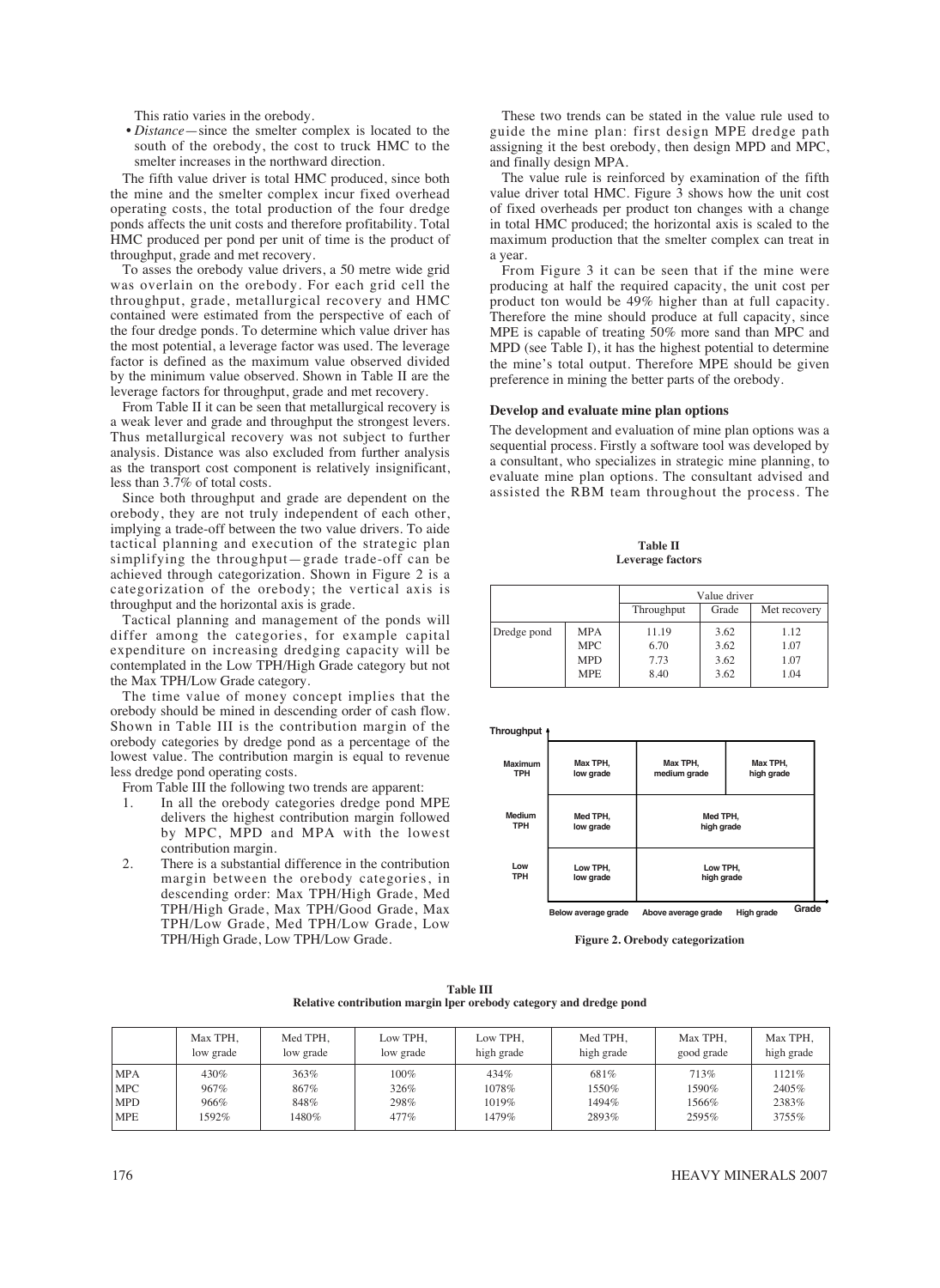

**Figure 3. Change in unit costs**



**Figure 4. Sample of decision tree**

software tool works by: allowing the user to lay-out the dredge paths; calculating the production schedule using the layout and reserve block model; estimating the operating costs and revenue to give a cash flow; and calculating the net present value (NPV). To minimize programming requirements and enable rapid evaluation, a number of simplifying assumptions were made. To test the validity of the software tool, the existing life of mine plan was replicated and compared against RBM's evaluation, and was found to be valid for a high level evaluation. The existing life of mine plan became the base case against which options can be compared. After some practice a user was able to evaluate an entire mine plan option in two hours, a process that would normally take over three days.

The second step of the process was to identify mine plan options. A team of RBM's mining engineers brainstormed options that exploited the value rule, drawing on the experiential knowledge of the team. A plan colour coding the orebody by category (described in Figure 2) served as a stimulant. The options were given meaningful names and organized into a decision tree representing series of mutually exclusive decisions; a portion of a decision tree is shown in Figure 4.

The third step was to systematically evaluate the options on the decision tree using the software tool. The final step was to select the best mine plan option, at each node of the decision tree the option with the highest NPV was selected.

The process described cannot guarantee that the selected mine plan is optimal in terms of NPV. However, inference can be made by examining all the results if the selected option is near optimal, or if significant opportunity for further value is likely. In addition to the options identified, a counter case was developed which purposefully broke the value rule. Shown in Figure 5 are the indexed NPVs for all the options evaluated, ordered by NPV.

A number of phenomena can be observed in Figure 5. Firstly the counter case has the lowest NPV, some seventeen percentage points less than the next option to exploit the value rule, providing validation for the value rule. Secondly of the 29% improvement in NPV between the base case and the best option, half is due to a single decision, as shown by the option immediately to the right of the base case. Finally, there is little improvement in NPV among the four options on the right of Figure 5, indicating diminishing opportunity to increase the NPV.

In conclusion, there is evidence to suggest that the selected mine plan is near optimal.

#### **Conclusion**

Use of a commercially available software package for strategic mine planning is inappropriate for RBM due to the nature of the orebody and the inflexibility of dredge mining. A simpler approach to strategic planning, based on a sound knowledge of the orebody economics, has the advantage of providing a clear rationale for tactical planning and execution of the plan. While this process cannot determine